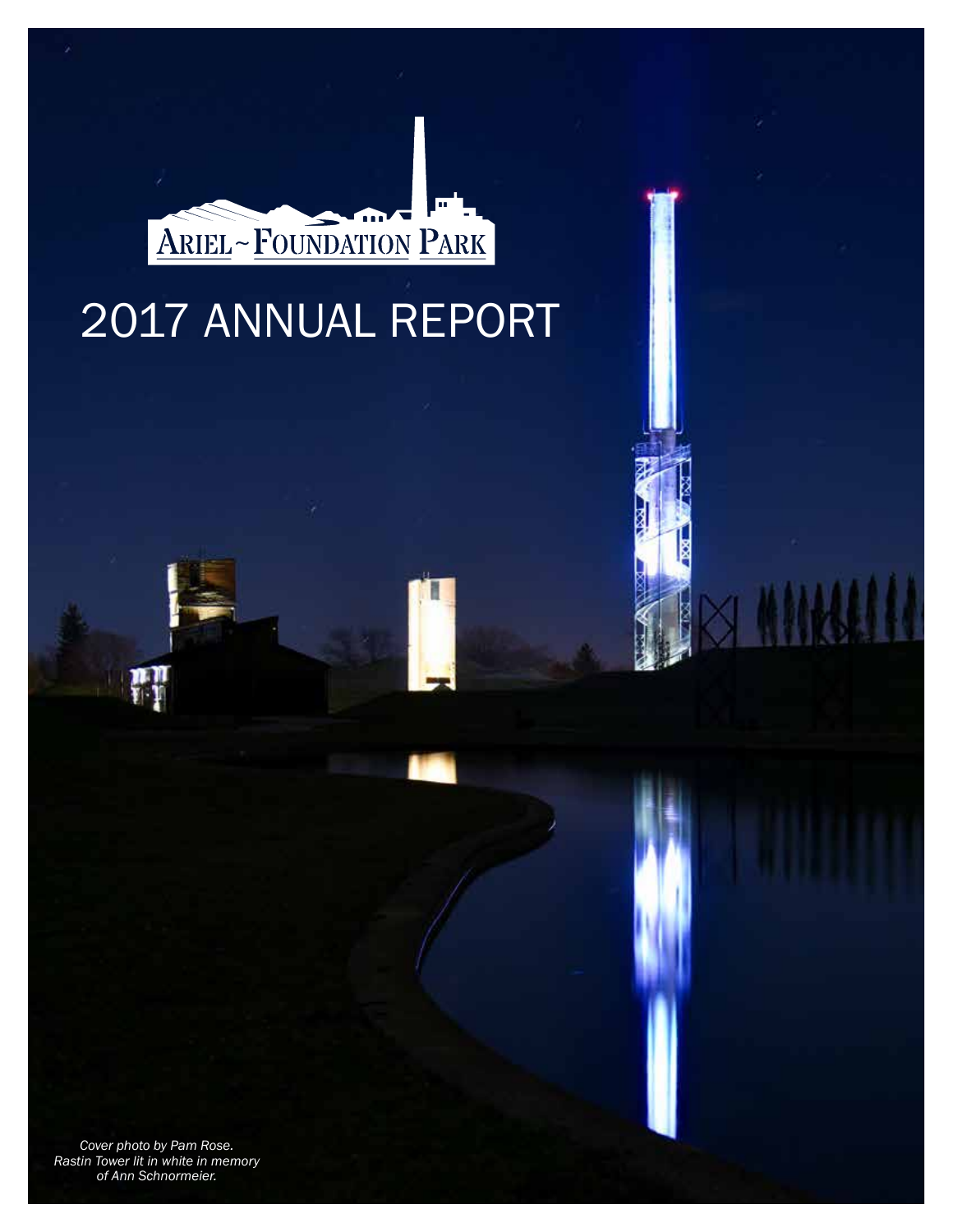In 2015, our Board transformed from managing a demolition and construction project to a programming role. The 2016 programing year was very ambitious for the Conservancy. For 2017, the Board decided to lessen the number of concerts. This allowed for an increase in the quality of our concerts and expanded availability of the facilities for private events.

In addition to the facilities at Ariel-Foundation Park, the Conservancy also assumed the management of the B&O Depot in 2017. The community now has a number of available options for hosting family and corporate events throughout the year. These facilities are well used by the community and its businesses.

With a decreased emphasis in major events, we were able to increase the number of smaller events and opportunities. The Monday night family movies series became a quick success as families relived the days of the drive-in theater experience. At your request, we also added line dancing, yoga and Tai Chi to our programming. We will continue to grow these and other programs.

As you will read in the report, 2017 was a solid year for financial support. We are very fortunate to have many sponsors who feel supporting an event is a win-win experience. In addition to strong support from our "Friends of the Park," we were very grateful to receive some additional major gifts to support our continued construction and enhancement of the grounds and facilities. Ariel-Foundation Park continues to be a large draw to the Knox County community and is steadily increasing its economic and artistic impact. We believe the 4th of July

celebration had an attendance in excess of 10,000. The McGuffey Lane Concert also drew a very large crowd of enthusiastic supporters. The Rastin Challenge included a first responder team from Florida!

When *Ohio Magazine* named Mount Vernon as one of its Best Hometowns, we were advised Ariel-Foundation Park was a significant factor as an enhancement to the quality of life in Mount Vernon. Ariel-Foundation Park is becoming a premiere attraction in the state of Ohio. Climbing to the top of the Rastin Tower is a must-do activity when in Ohio.

Your conservancy board members and their families each donate many hours to Ariel-Foundation Park each year. They work with a dedicated staff to ensure each visit to the Ariel-Foundation Park is a positive experience. Donors are essential in providing safe and informative events. We have a strong base of very dedicated volunteers that supported us in the last year.

 $20,000$   $13$ Estimated total attendence at

> 70+ first responders at the Rastin **Challenge**

Please thank our volunteers, board members, and staff for their hard work when you have the opportunity.

Please know The Conservancy is very proud of what we were able to accomplish in 2017. We can't wait for another exciting year in 2018 and want you to join us for a concert, walk, or a quiet reflection.



In gratitude, Kim Rose *Foundation Park Conservancy President*

# **From the President**

## **Park Staff**

 Scott Zimmerman, Operations Director Carrie Haver, Marketing Director Angela Wild, Reservation Specialist Jeff Boucher, Food/Beverage Manager Skip Trask, Sound/Lights Tech Paul Highnam, Events Assistant Kyle Boucher, Summer Assistant



# **Events/Activities**

## **The Rastin Challenge**

One of Ariel-Foundation Park's signature events is the **Foundation Park Staff Park Staff Park and Challenge. The Rastin Challenge. The Rastin Challenge showcases first First of Photo by Carol Shurlow Foundation in the Astronomy of the Rastin Challenge showcases first** responders with a series of physically demanding competitions highlighting their skill, expertise, and teamwork. Firefighters compete in a Combat Challenge and the Rastin Challenge, climbing the tower in full gear. Law Enforcement compete in a Tactical Obstacle Course. Cash awards are presented to the top three finishing teams in each event; remaining funds are invested in a scholarship fund for first responders. This event is hosted by the Foundation Park Conservancy board in partnership with the Mount Vernon Police and Fire Departments and the Knox County Sheriff. The Mount Vernon YMCA supports the Rastin Challenge by offering Youth Challenges that day. The 2017 Rastin Challenge was pleased to welcome a team from Apopka, Florida! (Shown in the collage above, lower left.)

- Monday Movie Night Open Mic Night
- Battle of the Bands
- Central Ohio Brass
- Band, 7 Bridges, **Fireworks**
- Monday Movie Night
- Young & Unplugged
- Open Mic Night
- McGuffey Lane
- Gospel Music Day: Chestnut Ridge and Kevin Prater Band
- Monday Movie Night
- Open Mic Night
- Jersey
- Rastin Challenge
- Motown Sounds of **Touch**
- Rick Brunetto Big Band
- Open Mic Night
- Knox County Symphony Children's Concert
- Community Square Dance: Back Porch Swing Band
- Oktoberfest: Frank Ziwich

#### 2017 FOUNDATION PARK CONSERVANCY EVENTS

*For a complete list of sponsors, please see page 6.*





paid rental 50 events 5Ks held at the park 6





#### Estimated total number of park visiters in 2017

# **Conservancy Board**

 Kim Rose, President Michael Percy, Vice President David Stuller, Treasurer Melanie Bolender, Secretary Sam Barone David Carpenter Susan Kahrl Jan Reynolds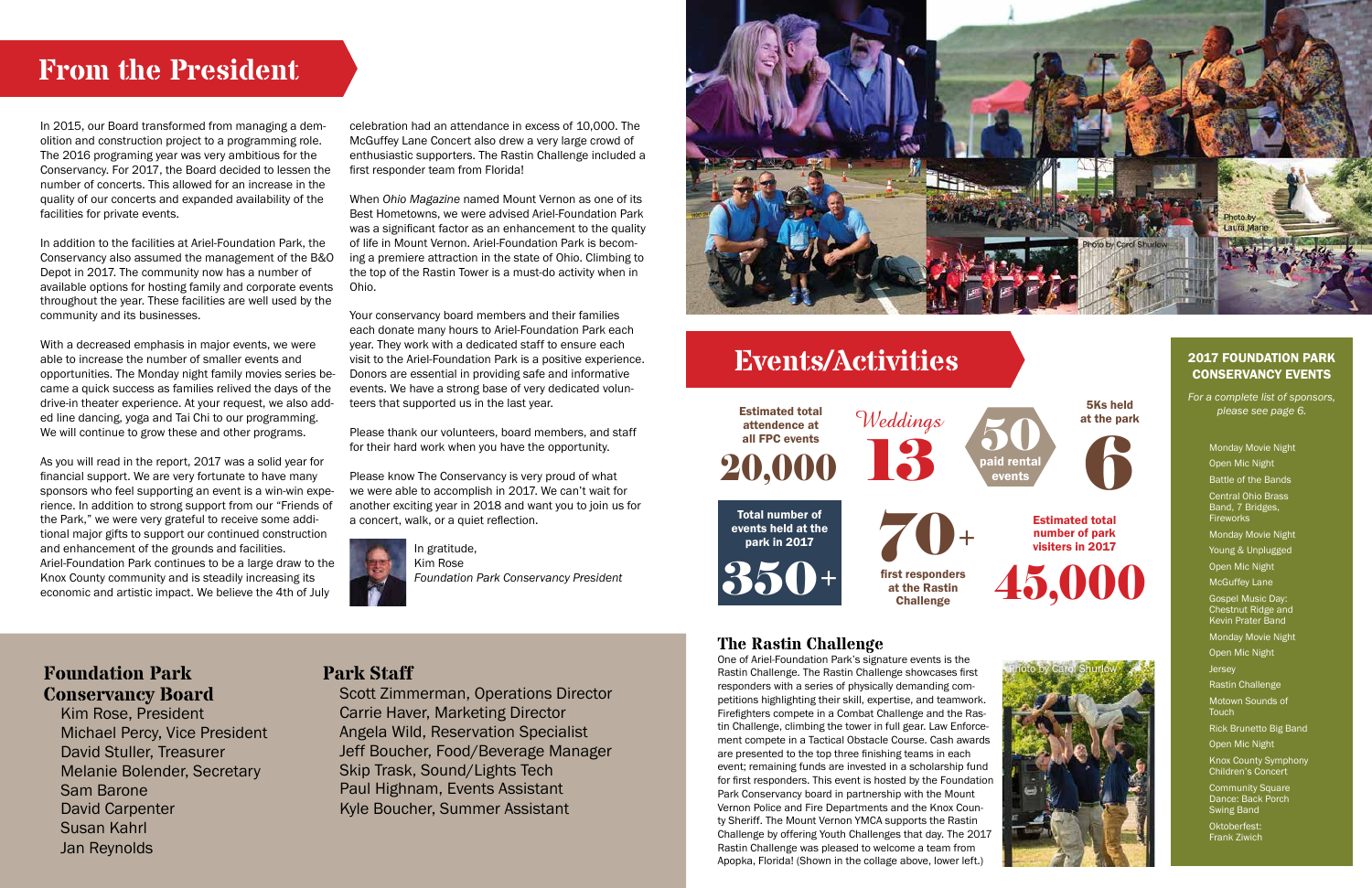

# **Capital Improvements**

In support of the mission of the Foundation Park Conservancy, we continue to improve and enhance the facilities at the park. We began the year with further enhancements to the Community Foundation Pavilion. These included installing a catering kitchen, adding doors and fencing to the Barone Patio and additional tables for events. We have also continued to focus on enhancing safety through LED lighting. This includes lighting The Ruins, CCJ Stair Towers, Rastin Tower and downtown bike path bridge. As part of our efforts to recognize our donors and provide park information to visitors, we added a message center sign to the Welcome Center on South Main Street.

## **PARK IMP**

| <b>Rastin Tower LED lighting</b>                                  |
|-------------------------------------------------------------------|
| Downtown bike path bridge LED lighting                            |
| Labyrinth solar bollard lighting                                  |
| <b>Community Foundation Pavilion catering kitchen and fencing</b> |
| Ruins in-the-ground lighting                                      |
| <b>Grass improvement</b>                                          |
| Resurfacing of Event Center stage                                 |
| Accessible fishing pier                                           |
| Stage stanchions                                                  |
| <b>Tree plantings</b>                                             |
| LED digital sign at CA&C Depot                                    |
| <b>Irrigation of Labyrinth</b>                                    |
| Drainage project at Community Foundation Pavilion                 |
| Live webcam for Rastin Tower lights                               |
| Strand lights and electric in Event Center                        |
| <b>Picnic tables stained</b>                                      |
| 300 work hours eradicating poison ivy                             |
| 30 additional tables for events                                   |
| Osprey nesting pole                                               |
| Fertilization of upper park                                       |
| Additional security cameras and wifi                              |





| <b>PROVEMENTS</b>              |
|--------------------------------|
|                                |
| D lighting                     |
|                                |
| n catering kitchen and fencing |
|                                |
|                                |
| age                            |
|                                |
|                                |
|                                |
|                                |
|                                |
| <b>Foundation Pavilion</b>     |
| ights                          |
| ent Center                     |
|                                |
| ison ivy                       |
|                                |
|                                |
|                                |
| d wifi                         |

# Total investment \$250,000+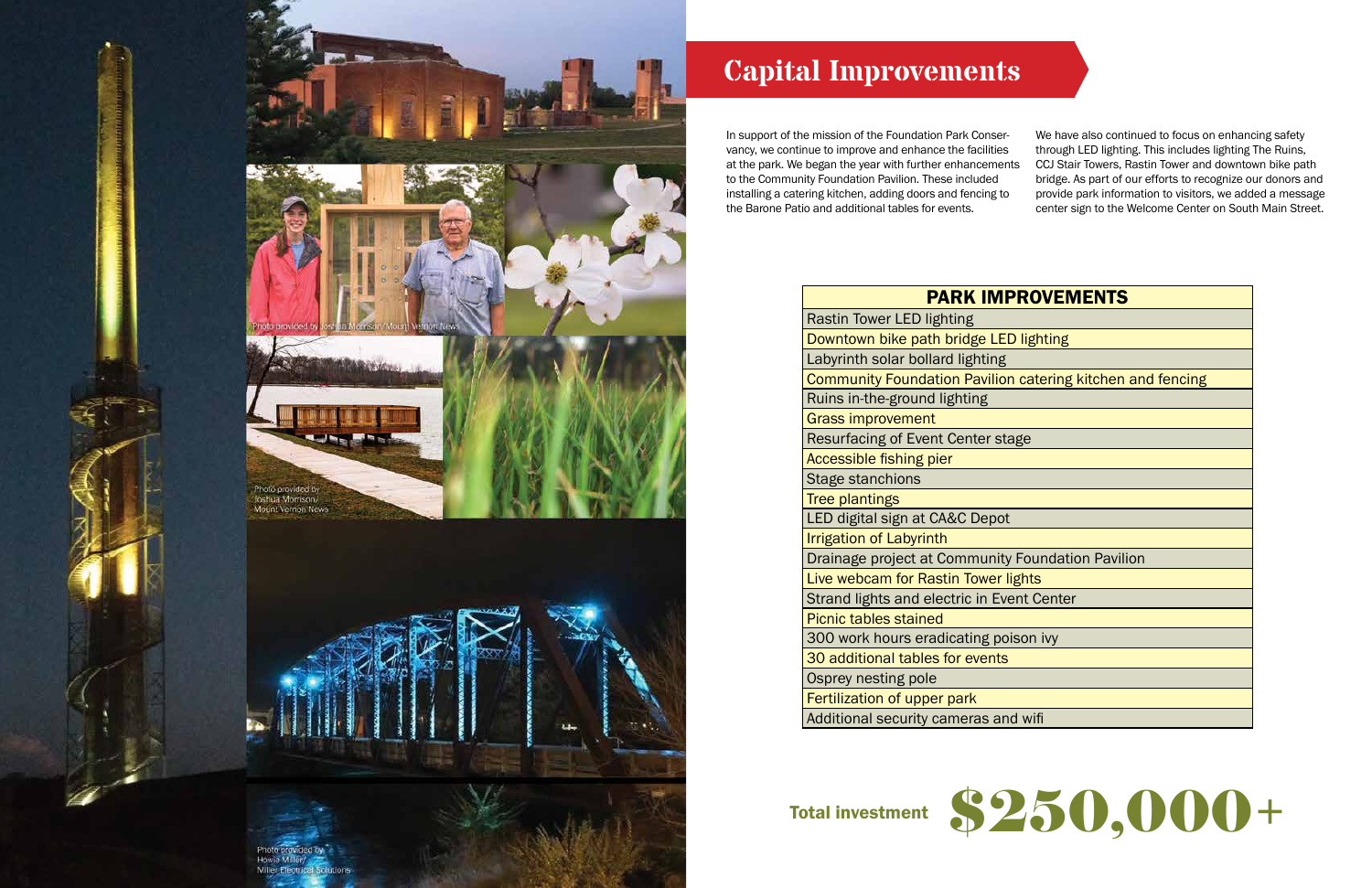### **Rastin Tower Lighting Sponsors**

#### **2017 Friends of the Park**

#### **Concert Series Sponsors**

#### **Grants Received**

## **Volunteers**

Ariel-Foundation Park is fortunate to have an active body of volunteers who welcome people to the Clock House Museum, assist with concerts at the Schnormeier Event Center, and perform grounds maintenance to keep the park beautiful. Among the organizations who staffed volunteers in 2017, we'd like to recognize:

- The Town and Country Garden Club
- Psi Iota Xi
- Daughters of the American Revolution
- SubAlpine Hiking Club
- Freedom Riders 4-H Club
- Mount Vernon Nazarene University Men's Basketball Team
- Mount Vernon Municipal Court
- Mount Vernon High School Key Club
- Rotary Club of Mount Vernon

#### Paula Barone was awarded 2017 Volunteer of the Year for her dedicated service at park concerts.

**Marketing** Ariel-Foundation Park was featured in several state-wide<br>and regional publications in 2017: and regional publications in 2017:

In 2018, we welcome local service organizations to "Adopt a Weekend" at the Clock House during the months of April through September, so we can keep it open for local and out of town visitors. Also, help with our free community concert series and movie series is always appreciated.





- *• Ohio Magazine* (May) Special advertising section about Knox County
- *• The Crossroads* (August) Southeast Ohio regional publication, several page feature story
- *• Heart of Ohio Magazine* (September) Brief feature with sponsorship of "Everyday Heroes" section on Mount Vernon resident JJ House.
- *• Ohio Magazine* (November) Best Hometowns Issue showcasing Mount Vernon

The Knox County feature in the May Ohio Magazine issue, for which the Foundation Park Conservancy partnered with the Knox County Convention & Visitors Bureau, along with a site visit, brought significant attention to the Mount Vernon and Knox County area, helping to garner the Best Hometown award.

The Park is also pleased to have strong working partnerships with local media: Mount Vernon News, KnoxPages. com, WQIO/WMVO, and WNZR. Thank you to these organizations for their support through promotion, news coverage, and live broadcasts.

To learn more about volunteer opportunities, please contact Susan Kahrl at stkahrl@yahoo.com.

170+ Total volunteers for 2017 1,000+ Estimated number of volunteer hours

*(Above) Mount Vernon's Rotary Club spent a hot summer evening at the park, picking up trash, weeding, and cleaning mulch beds. Thank you for your hard work!*

Aaron Alfrey Akron Unite WBCCI William and Christina Balderaz Dean and Jodi Colombini Sam and Paula Barone Barbara Barry Adam Bartels Rodney and Deborah Beckett Phillip Bentz Melanie Bolender Jeff and Norma Boucher Barry and Susan Bowden Cindy Brass Buckeye Garden Club of Mansfield

Keith and Katie Burley Jeff and Cheri Butcher Columbia Elementary PTO Mike and Carol Conway Ed and Janice Cosby Henk and Annie Dekker Dennis-McDaniel CPA First-Knox National Bank Ron and Candace Fox Goldman Sachs James and Kim Giles Burton and Lois Hanson Paul Hothem

Joeseph Humbert Tim and Susan Kahrl Joseph and Kimberlee Klesner Travis Lauritsen Frances LeFurjah Family Fund Richard and Peggy Mavis David McCann Robert and Elisabeth Meier Mount Vernon High School Class of 1977 Joe and Krys Mortellaro Mosaic Financial Group Amy Murnin

RIchard and Susan Murray

Joseph and Sally Nelson Marc and Jennifer Odenweller The Peoples Bank Michael Percy and Nicole Pagano-Percy David and Marci Pressler Susan Ramser Roger Rardin/Rardin Family Trust Frederick and Deborah Reeder Kenneth and Jan Reynolds Robert Rock Robert and Patricia Ronk Kim and Pam Rose

Ted and Ann Schnormeier Stephen and Laura Short Carol Shurlow Brien and Michele Snyder Weston and Stacy Snyder Paul and Linda Spurgeon Richard and Sheila Stallard Brian Stafford Plumbing Rebecca Stilson Martha Stuller Stephen and Janet Thompson Perry and Louise Trinkner TruCut/Andy Durbin\* Mary Whitacre

Platinum (\$5,000+) Ariel Corporation Community Foundation of Mount Vernon & Knox County Energy Cooperative Operation

 Round Up Knox Community Hospital *Mount Vernon News\** Ohio Arts Council WQIO/WMVO\*

Gold Sponsors (\$2,500-4,999) Gordy and Fran Yance First-Knox National Bank The Alcove

Silver Sponsors (\$1,000-2,499) Allan Bazzoli, M.D. Critchfield, Critchfield & Johnston Ltd. Delta Dental of Ohio, Inc. Donley Ford-Lincoln Griffin Insurance Herald's Appliances and Electronics Brian Howe DDS Family Denistry Knox County Properties LLC Mortellaro McDonald's

## Kenyon College Mount Vernon Grand Hotel\* White Castle

Bronze Sponsors (\$500-999)

Brenneman Lumber Gary and Carolyn Gray The LeFurjah Family Fund Westie Productions\* Whit's Frozen Custard

| Ariel Foundation                                   | \$50,000 |
|----------------------------------------------------|----------|
| Community Foundation of Mount Vernon & Knox County | \$10,000 |
| Energy Cooperative Operation Round Up              | \$7.500  |
| Ohio Arts Council                                  | \$3,800  |

The Foundation Park Conservancy strives to be a good steward of the financial gifts received. Donations and sponsorships provide for the free Summer Concert Series, important maintenance, various programs and further development of the park. Deepest gratitude is extended to the generous individuals, businesses, and organizations acknowledged on this page.

Thanks to these generous donors, Ariel-Foundation Park can be enjoyed and experienced by countless people of all ages. Knox County residents and visitors from central Ohio and beyond are making memories visiting the park.

## **Financial**

**THANK YOU!**

Deanna Baldwin and Lauren Sanders, in memory of Chelsea Alaimo Jason Bostic and Firefighters for Cures, in honor of Brian Ford Karen Gall and Codi Collier-Muncie, in memory of Karen Gall Dean and Chris Conley, in honor of Les and MaryAnn Corder's birthdays Joyce Harris, in memory of Chuck Harris' birthday Cindy Higgs, in honor of Bill Higgs' birthday Darlene Hinkens, in memory of her Aaron Hinkens' birthday Sharon Metcalfe, in honor of Steve Metcalfe's birthday Jodi Pursel, in memory of Charles Pursel Heidi Rice, in honor of Scott Rice's birthday Rachel Robinson, in memory of Nancy Popham

#### **Rastin Challenge Sponsors**

Title Sponsor (\$5,000+) Tom Rastin

#### \$1,000

Jeff and Norma Boucher Donley Ford-Lincoln

#### \$500

Custom Wired DeCosky GM Center First-Knox National Bank Freund, Freeze & Arnold Get Hosed Apparel\* Griffin Insurance Heartland Promotional Products\* Mount Vernon Nazarene University Amy Murnen, M.D. Town Center Market YMCA of Mount Vernon\*

Up to \$250 Blubaugh Body & Frame Central Ohio Technical College CES Credit Union Fire-Safety Services, Inc. FOP Lodge #32 Katie J Photography\* Knox County Health Department Lynn-Peavey Co. Ohio CAT Star-Brite Car Wash\* Tim Hortons\* VASU Communications Ver-Mac Industries Jennifer L. Wilson, Esq.

#### **Summer Physical Fitness Sponsors**

Knox County Health Department Ohio Eastern Star Home Public Library of Mount Vernon and Knox County\*

#### **Movie Monday Sponsors**

Domino's\* Southside Diner\* Youth Philanthropy Initiative of Community Foundation

\**Denotes in-kind contribution.*